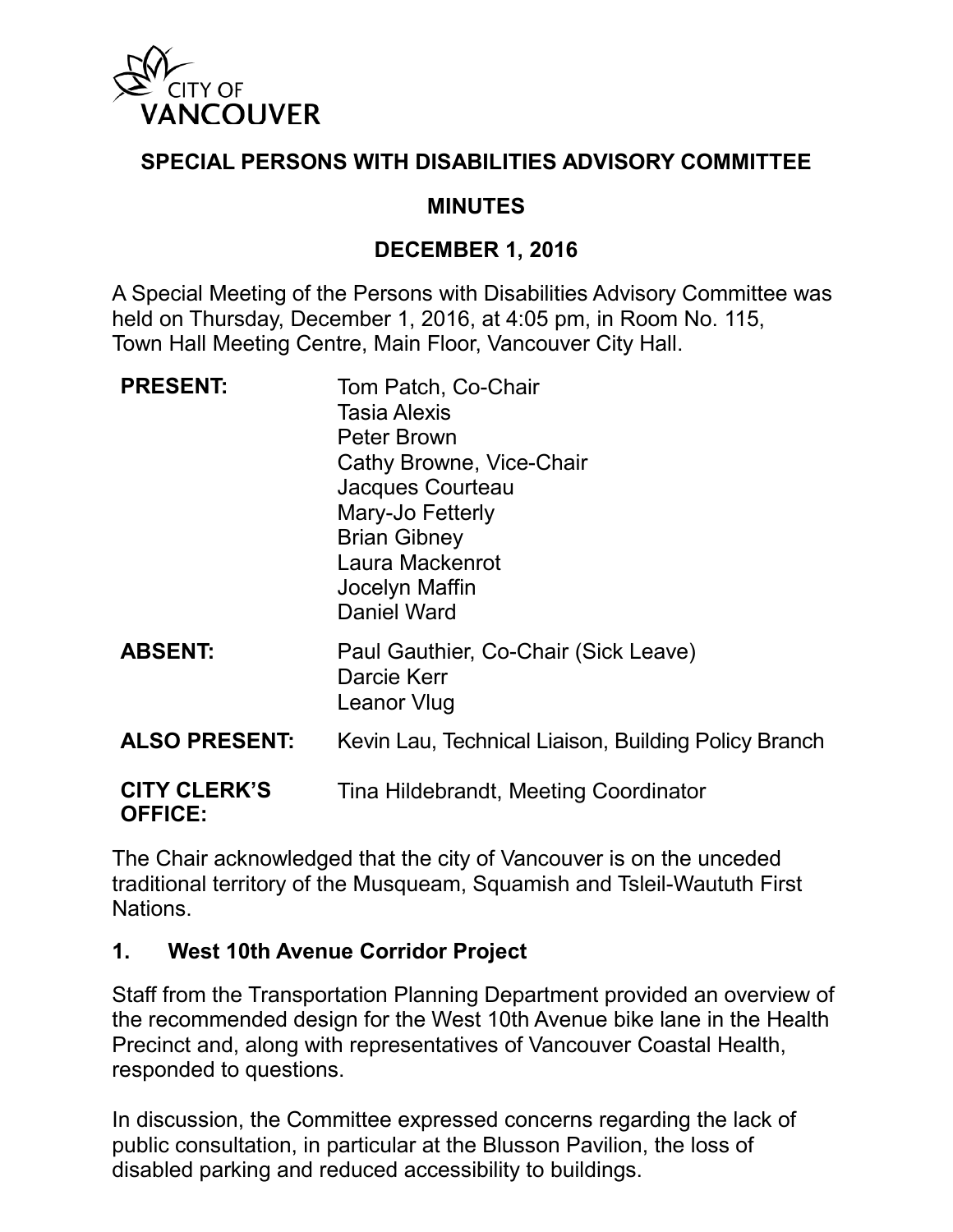## MOVED by Tom Patch SECONDED by Peter Brown

## WHEREAS:

A. On March 31, 2016, the Persons with Disabilities Advisory Committee ("PDAC") adopted a motion addressing the proposed bike lane on West 10th Avenue (the "March Motion");

The March Motion included:

- i. That the [Transportation Plan 2040](http://vancouver.ca/files/cov/Transportation_2040_Plan_as_adopted_by_Council.pdf) mandates a hierarchy of priorities – pedestrians, bicycles, transit, and cars – and that "The hierarchy is intended to help ensure that the needs and safety of each group is sequentially considered when decisions are made" (p16); and that "A special emphasis will be placed on safety for at-risk groups (for example, children, seniors and those with mobility challenges)" (p13);
- ii. That the medical corridor from Oak to Cambie includes a significant number of important and unique medical services including the Canadian Cancer Society, the Eye Care Centre, the Mary Pack Arthritis Centre, the Blusson Spinal Cord Centre, the BC Cancer Agency, the Centre for Hip Health and Mobility, the Gordon and Leslie Diamond Health Centre, and the Emergency Entrance to Vancouver General Hospital;
- iii. That these unique medical services are not provided elsewhere, and are heavily used by vulnerable persons who are ill, injured, elderly and/or disabled;
- iv. The proposed bicycle lane will involve over 3,000 bicycle trips each day, and current designs do not protect vulnerable pedestrians from the significant risk of injury posed by a busy bicycle path along this heavily used medical corridor;
- B. PDAC subsequently learned of plans to remove temporary parking adjacent to the Blusson Building, which will exacerbate the impact of the loss of parking on 10th Avenue and will deter people with disabilities from accessing the medical and community services that are provided in the Blusson Building;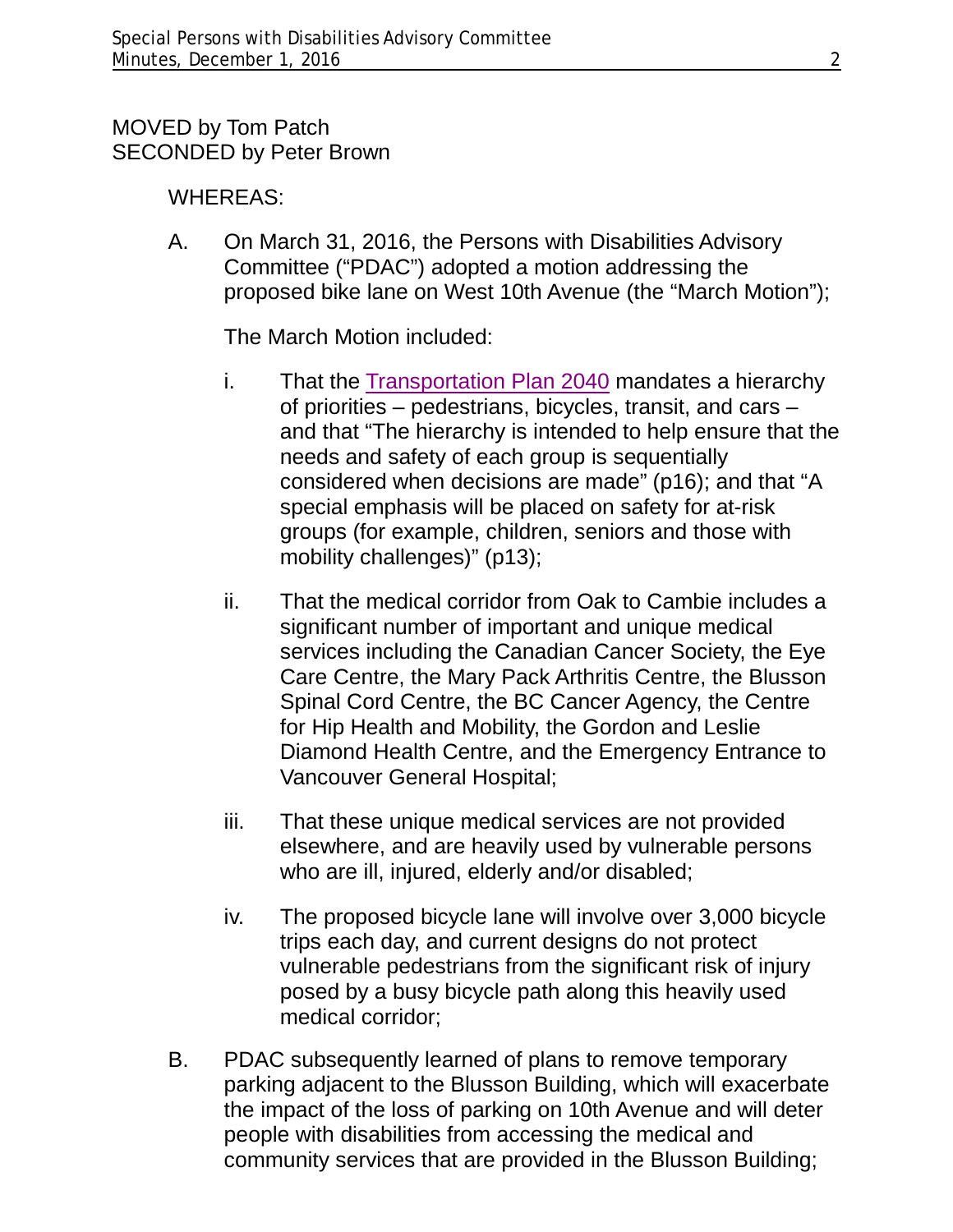- C. This is in addition to the removal of 82 on-street parking spaces, which will force people with disabilities to travel longer distances to access the medical services that are provided in the medical corridor. Since many persons with disabilities are unable to travel more than a minimal distance on foot, or using wheelchairs, walkers or canes, the removal of adjacent on street parking will significantly affect their ability to access needed medical services;
- D. PDAC is also concerned about the proposed addition of 51 new trees in this corridor. The space used for planting trees could be used to increase accessible parking. Similarly, the removal of more existing trees could allow for the creation of additional accessible parking spaces which are so necessary in this corridor;
- E. The proposed staging areas permitting drivers to wait up to 30 minutes do not assist persons with disabilities, because it is unreasonable to expect that medical appointments will start on time and be completed within 30 minutes;
- F. PDAC has reviewed the final designs being proposed by City staff for the 10th Avenue bike lane and notes that:
	- i. Several intersections will not have traffic signals or allway stop signs;
	- ii. The bicycle lane is raised to the same level as the pedestrian crossings, so there is no speed bump protection for vulnerable pedestrians to cross the bicycle lane safely;
	- iii. The proposed surface parking lot, which is intended to replace the street parking, has not been confirmed and, if built, may not be "accessible parking" because the lot is on a grade and too far from some medical facilities to be used by many people with disabilities; and
- G. PDAC continues to have concerns about safety for vulnerable pedestrians and the impact of the removal of parking spaces.

THEREFORE BE IT RESOLVED THAT, further to the March Motion, the Persons with Disabilities Advisory Committee urges Council to delay approving the bike lane until the Committee's and the public's concerns related to safety and parking are addressed.